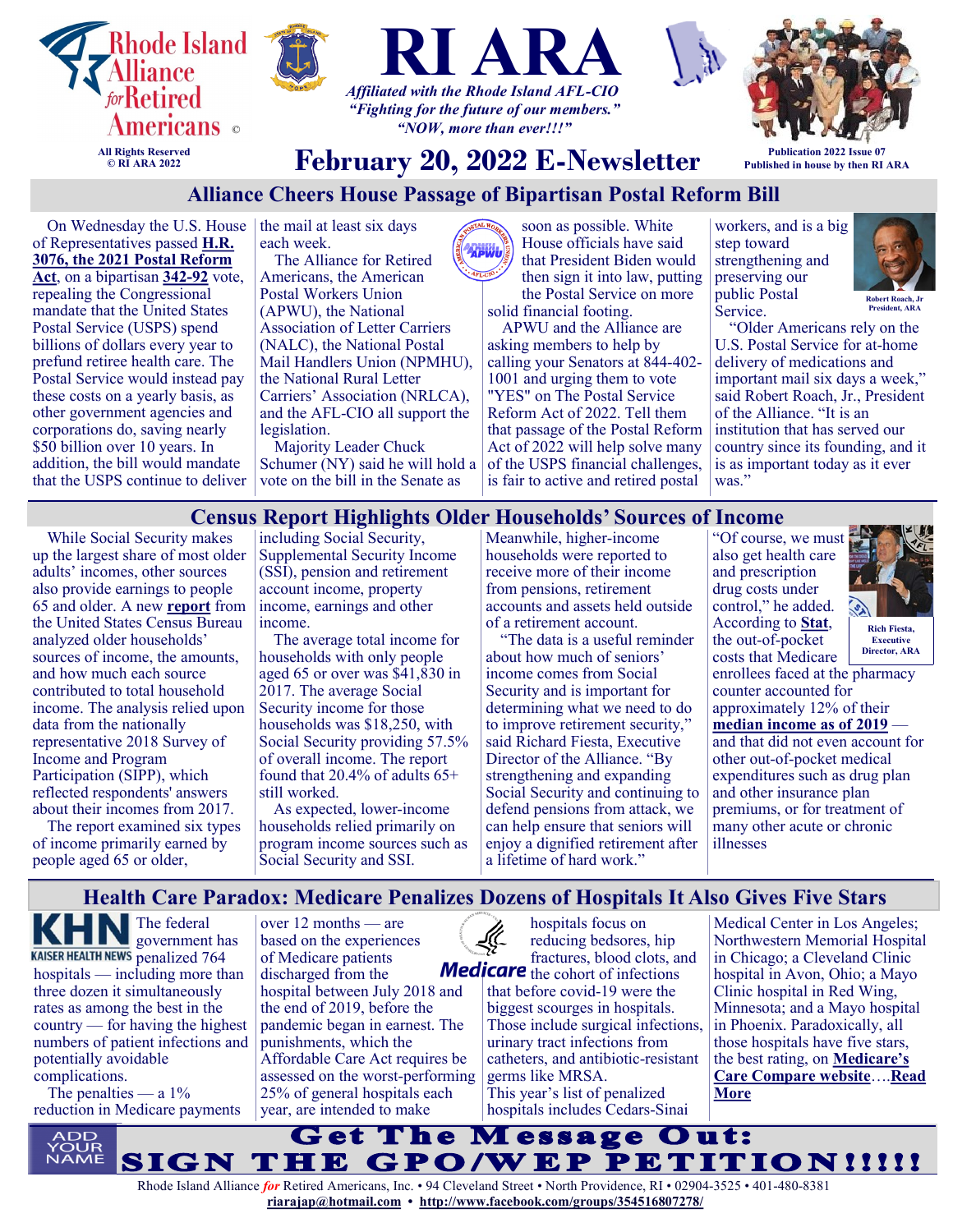## **Medicare Rights Joins 90 Organizations Urging Senate to Pass Drug Pricing Reforms**

This week, over 90 advocacy and other organizations **[sent a](https://www.medicarerights.org/policy-documents/letter-to-senators-urging-drug-pricing-reform)  [letter to U.S. Senators](https://www.medicarerights.org/policy-documents/letter-to-senators-urging-drug-pricing-reform)**, urging them to pass the drug pricing reforms included in the Housepassed **[Build Back Better](https://www.congress.gov/bill/117th-congress/house-bill/5376/text)  [\(BBB\) Act \(HR 5376\).](https://www.congress.gov/bill/117th-congress/house-bill/5376/text)** These policies would allow Medicare to negotiate some drug prices, limit annual price increases on drugs to the rate of inflation, limit cost sharing for insulin, and restructure the Part D

prescription drug program to cap out-of-pocket costs. The Kaiser Family Foundation (KFF) recently **[looked at the](https://www.kff.org/medicare/issue-brief/simulating-the-impact-of-the-drug-price-negotiation-proposal-in-the-build-back-better-act/)  [potential effects](https://www.kff.org/medicare/issue-brief/simulating-the-impact-of-the-drug-price-negotiation-proposal-in-the-build-back-better-act/)** of the BBB's drug price negotiation proposal. As currently structured, it would be phased in and apply to a limited number of drugs.

Beginning in 2025, Medicare

would be allowed to negotiate prices for all insulin products and up to 10 other drugs, drawn from a list of the 50 drugs with the highest spending in Medicare Part D and Part B. The number of drugs subject to negotiation would increase each year, until reaching 20 in 2028. Since this provision would not be fully implemented until then making it impossible to know exactly what drugs would be eligible for negotiation—KFF identified the drugs that would be if the law were in place in 2023 instead. Their analysis calculates a simulated effect based on that list.

KFF's simulation found that the 20 negotiated drugs selected based on eligibility and

total gross spending would include 18 Part D drugs and 2 Part B drugs, in addition to 42 insulin products. Many of the drugs are commonly used, with 3.2 million people using one of the covered insulin products, and **[1.1 million people each](https://www.kff.org/report-section/simulating-the-impact-of-the-drug-price-negotiation-proposal-in-the-build-back-better-act-tables/)  [using Xarelto and Symbicort](https://www.kff.org/report-section/simulating-the-impact-of-the-drug-price-negotiation-proposal-in-the-build-back-better-act-tables/)**, drugs that treat blood clots and chronic obstructive pulmonary disease (COPD). KFF estimates that 8.5 million people with Medicare use one or more of the drugs that would be eligible for negotiation.

Importantly, the structure of the BBB provisions would exempt some of the highest-cost drugs from negotiation. As KFF notes, drugs with generic or biosimilar competitors would be

exempt, as would those that are relatively new to the market. It is also significantly scaled back: previous House-passed policies sought to allow negotiation for up to 250 drugs.

Nevertheless, the bill is a significant advancement. The Congressional Budget Office **[estimated that the](https://www.cbo.gov/publication/57626)  [provision would save Medicare](https://www.cbo.gov/publication/57626)  [\\$80 billion](https://www.cbo.gov/publication/57626)**. At Medicare Rights we believe it's important to begin making progress on drug pricing and, in combination with the other provisions of the BBB, some drug price negotiation would be a major step toward reining in prescription costs for people with Medicare. We urge Congress to prioritize these reforms for passage this year. **[Read the letter.](https://www.medicarerights.org/policy-documents/letter-to-senators-urging-drug-pricing-reform)**

# **Mark Cuban launches low-cost drug pharmacy**

Imagine a closet filled with treasures accumulated during a lifetime of rich experiences. Now, imagine going into that closet to find one specific object. The big news this week on the drug pricing front is that Mark Cuban has launched a low-cost generic drug pharmacy. Helaine Olen reports for **[The](https://www.washingtonpost.com/opinions/2022/02/02/mark-cuban-cost-plus-drug-prices/)  [Washington Post](https://www.washingtonpost.com/opinions/2022/02/02/mark-cuban-cost-plus-drug-prices/)** that Cuban will charge just the cost of manufacturing a generic drug plus 15 percent and a \$3 processing fee. Believe it or not, **[Cuban's CostPlus](https://costplusdrugs.com/)  [Drugs](https://costplusdrugs.com/)** online pharmacy could

save some people hundreds, if not thousands, of dollars. I wish I could explain how

Mark Cuban is selling generic drugs at significantly lower prices than you will ever find at

your local pharmacy. But, the great news is that he somehow is.

And, he has created a Pharmacy Benefit Manager so that, over time, drugs his company sells should be covered by your insurance. Right now though, your insurance won't cover drugs you buy from his company.

Cuban's prices are so low for some generic drugs, that his online pharmacy can mean the difference between life and death for some people. Even if you have insurance, you might be able to save a fortune relative to what your copay would be with your insurance and get the drugs you need. People who do



insurance of course also can benefit from Cuban's drug

company. For example, CostPlus Drugs charges \$17.10 a month for imatinib, the generic of the cancer drug Gleevec, even though its typical price could easily be more than \$2,500 a month.

Cuban is planning ahead to control drug prices. He is building a prescription drug manufacturing site that will help ensure his generic drugs are as low-cost as possible. Today, the federal government **[reports](https://aspe.hhs.gov/sites/default/files/documents/1e2879846aa54939c56efeec9c6f96f0/prescription-drug-affordability.pdf)** that more than five million people with Medicare are struggling to afford their drugs, including 1.8 million

people with disabilities. CostPlus Drugs cannot begin to help all of them since Part D won't cover the generic drugs he sells and CostPlus cannot help people needing brand-name drugs. And, that means that many of them will **[die](https://justcareusa.org/the-deadly-consequences-of-out-of-pocket-drug-costs/)  [needlessly.](https://justcareusa.org/the-deadly-consequences-of-out-of-pocket-drug-costs/)**

#### In short, Cuban's effort is a nice opening. But, Congress must step in and regulate all drug prices. Joe Manchin is blocking passage of the **[Build](https://justcareusa.org/senator-manchin-must-support-lower-drug-prices-in-build-back-better-act/)  [Back Better Act](https://justcareusa.org/senator-manchin-must-support-lower-drug-prices-in-build-back-better-act/)**, which would regulate prices in Medicare for top-selling drugs. Since he does not appear to object to that portion of the bill, we need him to agree to vote for and allow the Democrats to pass at least that portion.

## **5 Things You Should Know About 'Free' At-Home Covid Tests**

Americans keep hearing that it have insurance companies is important to test frequently for covid-19 at home. But just try to find an "at-home" rapid covid test in a store and at a price that makes frequent tests affordable.

Testing, as well as maskwearing, is an important measure if the country ever hopes to beat covid, restore normal routines and get the economy running efficiently. To get Americans cheaper tests, the federal government now plans to

pay for them. The Biden administration **[announced](https://www.hhs.gov/about/news/2022/01/10/biden-harris-administration-requires-insurance-companies-group-health-plans-to-cover-cost-at-home-covid-19-tests-increasing-access-free-tests.html)  [Jan. 10](https://www.hhs.gov/about/news/2022/01/10/biden-harris-administration-requires-insurance-companies-group-health-plans-to-cover-cost-at-home-covid-19-tests-increasing-access-free-tests.html)** that every person with private insurance can get full coverage for **[eight rapid tests a](https://www.cms.gov/how-to-get-your-at-home-OTC-COVID-19-test-for-free)  [month](https://www.cms.gov/how-to-get-your-at-home-OTC-COVID-19-test-for-free)**. You can either get one without any out-of-pocket expense from retail pharmacies that are part of an insurance company's network or buy it at any store and get reimbursed by the insurer.

Congress said private insurers must cover all covid testing and any associated medical services when it passed the **[Families First Coronavirus](https://www.congress.gov/bill/116th-congress/house-bill/6201)  [Response Act](https://www.congress.gov/bill/116th-congress/house-bill/6201) and the [Coronavirus Aid, Relief and](https://www.congress.gov/bill/116th-congress/house-bill/748/text)  [Economic Security, or](https://www.congress.gov/bill/116th-congress/house-bill/748/text)  [CARES, Act](https://www.congress.gov/bill/116th-congress/house-bill/748/text)**. The haveinsurance-pay-for-it solution has been used frequently through the pandemic. Insurance companies have been told to pay for PCR

tests, covid treatments and the administration of vaccines. (Taxpayers are paying for the cost of the vaccines themselves.) It appears to be an elegant solution for a politician because it looks free and isn't using taxpayer money.

For more information on the five things you should know about "free" at-home covid test….**[Read Here](https://khn.org/news/article/5-things-you-should-know-about-free-at-home-covid-tests/)**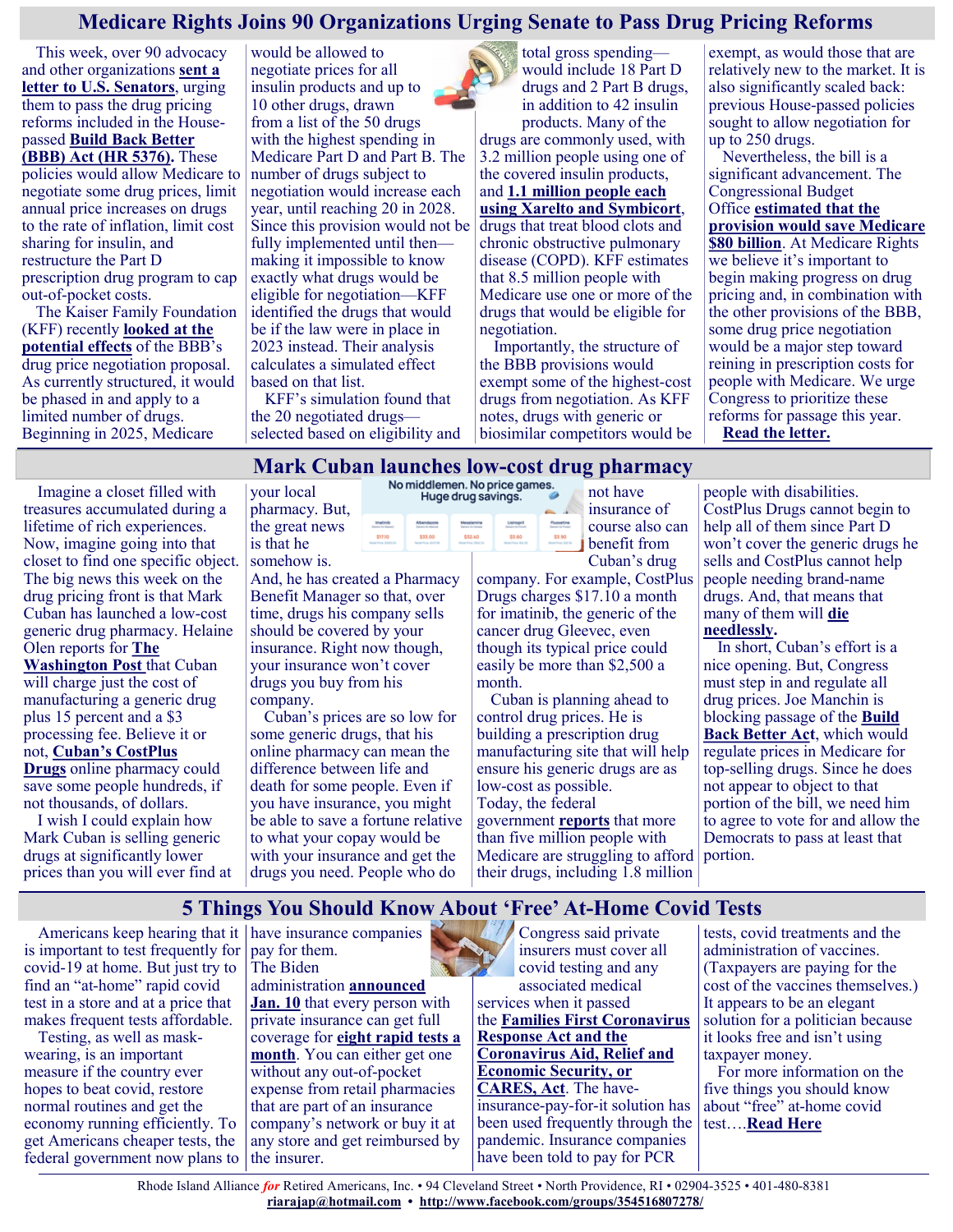## **Medicare Rights Client Testifies Before the Senate Special Committee on Aging**

Today, a Medicare Rights Center client, Jane Doyle, testified before the U.S. Senate Special Committee on Aging about her and her family's experiences with Medicare and Medicaid. In the **[hearing](https://www.aging.senate.gov/hearings/improving-care-experiences-for-people-with-both-medicare-and-medicaid)**, titled "Improving Care Experiences for People with both Medicare and Medicaid," she shared her perspective as someone dually eligible for both programs, and as a caregiver for her mother, who also has Medicare and Medicaid.

She explained that while the programs are important, they are not always easy to use. She recounted how she would often struggle to find providers who not only accepted Medicaid, but also understood and were willing to undertake the complex billing and administrative processes needed to obtain payment for providing her care. Ms. Doyle described her concerns that people who don't have the established relationships with providers she was fortunate enough to have,

including with providers who are willing to forgo some of their payment, may not be able to access needed care. She also expressed her worry that "since many doctors don't take the managed care, and these programs try to cut costs, the quality of care I receive suffers." As an example, she noted that during the pandemic, she had three operations, one of which resulted in irreversible nerve damage. "This resulted in me needing neurosurgery, and I had to travel 100 miles to

Philadelphia to get that care." She also talked about her mother's interactions with Medicare and Medicaid, including her eligibility and access challenges. Her mother participates in a waiver program, which provides Medicaid coverage for Homeand Community-Based Long-Term Care Services and Supports (LTCSS). Accessing these services in her home,

instead of having to move to a nursing home, was her

preference, and Ms. Doyle and her family wanted to honor that. Unfortunately, the process to get into that program was onerous and stressful. It involved nearly depleting her mother's assets, filing often overwhelming amounts of paperwork, identifying and coordinating with a provider willing to oversee the case, and finding a participating home health care agency able to meet her mother's needs. As she told the Committee, "We had to complete hundreds of documents for my mother's application. Eventually, we didn't have enough money to pay for one more day of care."

Finally, Ms. Doyle talked about her frustration and worry that she would not be able to purchase a supplemental Medigap plan to provide coverage for her out-of-pocket expenses if she were to lose Medicaid. Because she had

Medicaid when she was first eligible for Medicare, she is, in a way, "trapped" in Medicaid – she cannot increase her income or savings for fear of losing Medicaid's important protection against unlimited out-of-pocket costs. Ms. Doyle asked the Committee to continue to pay attention to the needs of people who have Medicare and Medicaid, and to pass laws that will make accessing care and coverage less onerous and less precarious for people like herself and her mother. "To make these programs actually work, it needs to be much easier for people like my mother to enroll and for people like me to find care," she said.

Medicare Rights is grateful to Ms. Doyle for testifying before the Committee. We will strive to honor her and her family's experience by advocating for policy changes that strengthen and simplify Medicare and Medicaid.

**[Read her testimony.](https://www.aging.senate.gov/imo/media/doc/Testimony_Doyle%2002.10.223.pdf)**

## **Why Millions on Medicaid Are at Risk of Losing Coverage in the Months Ahead**

The Biden administration and state officials are bracing for a great unwinding: millions of people losing their Medicaid benefits when the pandemic health emergency ends. Some might sign up for different insurance. Many others are bound to get lost in the transition.

State Medicaid agencies for months have been preparing for the end of a federal mandate that anyone enrolled in Medicaid cannot lose coverage during the pandemic.

Before the public health crisis, states regularly reviewed whether people still qualified for the safety-net program, based on their income or perhaps their age or disability status. While those routines have been suspended for the past two years, enrollment climbed to record highs. As of July, 76.7 million people, or nearly 1 in 4 Americans, were enrolled, according to the Centers for Medicare & Medicaid Services.

When the public health emergency ends, state Medicaid officials face a huge job of reevaluating each person's eligibility and connecting with people whose jobs, income, and housing might have been upended in the pandemic. People could lose their coverage if they earn too much or don't provide the information their state needs to verify their income or residency.

Medicaid provides coverage to a vast population, including seniors, the disabled, pregnant women, children, and adults who are not disabled. However, income limits vary by state and eligibility group. For example, in 2021 a single adult without children in Virginia, a state that expanded Medicaid under the Affordable Care Act, had to earn **[less than \\$1,482](https://www.coverva.org/en/our-programs)** a month to qualify. In Texas, which has not expanded its program, adults without children don't qualify for Medicaid. State Medicaid agencies often income.



the wrong address. As this tsunami of work approaches, many state and local offices are short-staffed.

The Biden administration is giving states a year to go through the process, but officials say financial pressures will push them to go faster. Congress gave states billions of dollars to support the coverage requirement. But the money will dry up soon after the end of the public emergency — and much faster than officials can review the eligibility of millions of people, state Medicaid officials say.

In Colorado, officials expect they'll need to review the eligibility of more than 500,000 people, with 30% of them at risk of losing benefits because they haven't responded to requests for information and 40% not qualifying based on

In Medicaid, "typically, there's always been some amount of folks who lose coverage for administrative reasons for some period of time," said Daniel Tsai, director of the CMS Center for Medicaid and CHIP Services. "We want to do everything possible to minimize that."

In January the eligibility of roughly 120,000 people in Utah, including 60,000 children, was in question, according to Jeff Nelson, who oversees eligibility at the Utah Department of Health. He said that 80% to 90% of those people were at risk because of incomplete renewals. "More often than not, it's those that just simply have not returned information to us," he said. "Whether they didn't receive a renewal or they've moved, we don't know what those reasons are."...**[Read](https://khn.org/news/article/why-millions-on-medicaid-are-at-risk-of-losing-coverage-in-the-months-ahead/)  [More](https://khn.org/news/article/why-millions-on-medicaid-are-at-risk-of-losing-coverage-in-the-months-ahead/)**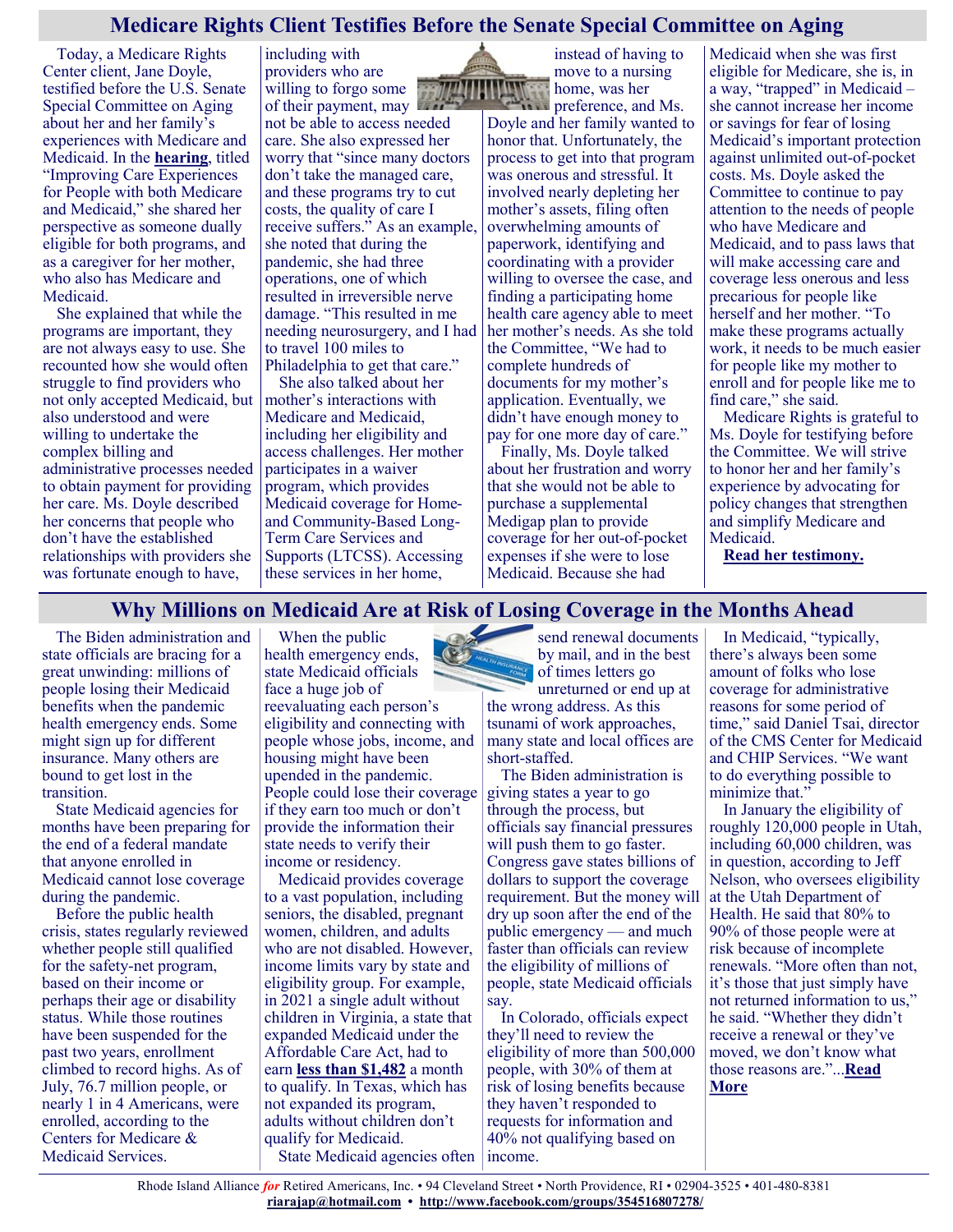## **What Are Taxpayers Spending for Those 'Free' Covid Tests? The Government Won't Say.**

The four free covid-19 rapid tests President Joe Biden promised in December for every American household have begun arriving in earnest in mailboxes and on doorsteps.

A surge of covid infections spurred wide demand for overthe-counter antigen tests during the holidays: Clinics were overwhelmed with people seeking tests and the few off-theshelf brands were nearly impossible to find at pharmacies or even online via Amazon. Prices for some test **[kits cracked](https://www.theguardian.com/world/2022/jan/07/covid-rapid-test-price-gouging-omicron)  [the hundred](https://www.theguardian.com/world/2022/jan/07/covid-rapid-test-price-gouging-omicron)-dollar mark**. And the government vowed that its purchase could provide the tests faster and cheaper so people, by simply swabbing at home, could quell the spread of covid.

The Defense Department organized the bidding and announced **in mid-[January](https://www.defense.gov/News/Releases/Release/Article/2899818/dod-awards-contracts-to-purchase-covid-19-antigen-over-the-counter-test-kits-in/)**, after a limited competitive process, that three companies

were awarded contracts totaling nearly \$2 billion for 380 million over-thecounter antigen tests, all to be delivered by March 14.

The much-touted purchase was the latest tranche in trillions of dollars in public spending in response to the pandemic. How much is the government paying for each test? And what were the terms of the agreements? The government won't yet say, even though, by law, this information should be available.

The cost — and, more importantly, the rate per test would help demonstrate who is getting the best deal for protection in these covid times: the consumer or the corporation.

The reluctance to share pricing details flies against basic notions of cost control and accountability — and that's just quoting from

a **long-[held position by the](https://www.justice.gov/oip/blog/foia-update-disclosure-prices)  [Justice Department](https://www.justice.gov/oip/blog/foia-update-disclosure-prices)**. "The prices in government contracts should not be secret," according to its website. "Government contracts are

'public contracts,' and the taxpayers have a right to know — with very few exceptions what the government has agreed to buy and at what prices."

Americans often pay far more than people in other developed countries for tests, drugs, and medical devices, and the pandemic has accentuated those differences. Governments abroad had been buying rapid tests in bulk for over a year, and many national health services distributed free or low-cost tests, **[for less than \\$1](https://khn.org/news/article/home-rapid-covid-tests-cost-biden-push-to-lower-prices/)**, to their residents. In the U.S., retailers, companies, schools, hospitals, and everyday shoppers were competing months later to buy swabs in hopes of returning to normalcy. The retail price climbed as high as \$25 for a

single test in some pharmacies; tales abounded of corporate and wealthy customers hoarding tests for work or holiday use.

**[U.S. contracts valued at](https://sam.gov/content/contract-data)  [\\$10,000](https://sam.gov/content/contract-data)** or more are required to be routinely posted to [sam.gov](https://sam.gov/content/contract-data) or **[the Federal](https://www.fpds.gov/fpdsng_cms/index.php/en/)  [Procurement Data System,](https://www.fpds.gov/fpdsng_cms/index.php/en/)  [known as fpds.gov](https://www.fpds.gov/fpdsng_cms/index.php/en/)**. But none of the three new rapid-test contracts — awarded to iHealth Labs of California, Roche Diagnostics Corp. of Indiana, and Abbott Rapid Dx North America of Florida — could be found in the online databases

"We don't know why that data isn't showing up in the FPDS database, as it should be visible and searchable. Army Contracting Command is looking into the issue and working to remedy it as quickly as possible," spokesperson Jessica R. Maxwell said in an email in January. . .**[Read More](https://khn.org/news/article/what-are-taxpayers-spending-for-those-free-covid-tests-the-government-wont-say/)**

## **Dear Marci:** *Should I enroll in Medicare if I have job-based insurance?*

#### Dear Marci,

My husband still works, and I am covered by his employer's insurance. I am turning 65 in a few months and wondering if I should enroll in Medicare? -Mariko (Sallisaw, OK)

Dear Mariko,

It is great that you are looking into this ahead of time and making a plan! Job-based insurance allows you to delay Medicare enrollment in many cases. There are two questions to consider:

- Will I have an opportunity to enroll in Medicare Part B later without a penalty and without waiting for a specific time of year?
- Will my job-based insurance pay primary on my health care claims?

In other words, before you delay enrollment, you should determine whether you will have a **Part B Special Enrollment Period (SEP)** and whether your **job-based insurance pays [primary or secondary.](https://medicarerights.us15.list-manage.com/track/click?u=1621f54a596f3717c22815356&id=b3b3aedd6a&e=88d22ba1fe)** In other words, before you delay enrollment, you should determine whether you will have a **Part B Special Enrollment** 

**Period (SEP)** and whether your

#### **job-based insurance pays [primary or](https://medicarerights.us15.list-manage.com/track/click?u=1621f54a596f3717c22815356&id=b3b3aedd6a&e=88d22ba1fe)**

**[secondary.](https://medicarerights.us15.list-manage.com/track/click?u=1621f54a596f3717c22815356&id=b3b3aedd6a&e=88d22ba1fe)** In most cases, you should only delay Part B if you will have an SEP **and** your job-based insurance is the primary payer (meaning it pays first for your medical bills) and Medicare is secondary.

## **Part B Special**

**Enrollment Period** Because you will be **[eligible](https://medicarerights.us15.list-manage.com/track/click?u=1621f54a596f3717c22815356&id=f8ff95b824&e=88d22ba1fe)  [for Medicare due to age](https://medicarerights.us15.list-manage.com/track/click?u=1621f54a596f3717c22815356&id=f8ff95b824&e=88d22ba1fe)** (meaning you will be 65+) and are covered by your spouse's job -based insurance, you will have a **[Special Enrollment Period](https://medicarerights.us15.list-manage.com/track/click?u=1621f54a596f3717c22815356&id=df1cc8eebf&e=88d22ba1fe)  [\(SEP\)](https://medicarerights.us15.list-manage.com/track/click?u=1621f54a596f3717c22815356&id=df1cc8eebf&e=88d22ba1fe)** to enroll in Part B while you have that coverage from current work up to eight months

after the coverage or the work ends (whichever is first). This means that you can enroll in Part B after your **[Initial Enrollment](https://medicarerights.us15.list-manage.com/track/click?u=1621f54a596f3717c22815356&id=6a4e35838b&e=88d22ba1fe)  [Period \(IEP\)](https://medicarerights.us15.list-manage.com/track/click?u=1621f54a596f3717c22815356&id=6a4e35838b&e=88d22ba1fe)** ends without facing a penalty and without having to wait for the **[General](https://medicarerights.us15.list-manage.com/track/click?u=1621f54a596f3717c22815356&id=9012ea0480&e=88d22ba1fe)  [Enrollment Period \(GEP\).](https://medicarerights.us15.list-manage.com/track/click?u=1621f54a596f3717c22815356&id=9012ea0480&e=88d22ba1fe) Primary or secondary jobbased insurance**

Next, consider whether your job-based insurance will be the primary payer.

Job-based insurance is primary

if it is from an @ Dear Marci employer with 20+ employees. Medicare

is secondary in this case, and some people choose not to enroll in Part B because of the additional monthly premium.

Job-based insurance is secondary if it is from an employer with fewer than 20 employees. Medicare is primary in this case, and if you delay Medicare enrollment, your job-based insurance may provide little or no payment. You should enroll in Part B for coverage when you are first eligible.

Note: There are different rules about the SEP and which insurance is primary if you are Medicare-eligible due to **[disability](https://medicarerights.us15.list-manage.com/track/click?u=1621f54a596f3717c22815356&id=545ce1e1b4&e=88d22ba1fe)** or because you have [ESRD.](https://medicarerights.us15.list-manage.com/track/click?u=1621f54a596f3717c22815356&id=4eb71ffa8e&e=88d22ba1fe)

To find out if your job-based insurance is primary or secondary, contact your or your spouse's human resources department for information about your employer's size. If you plan to delay enrollment into Part B and use the SEP later, keep records of your health insurance coverage. You will be required to submit proof of your

enrollment in job-based insurance when using the SEP to enroll in Part B later. Proof of enrollment in job-based insurance includes:

- Written notice from your employer or plan
- Documents that show health insurance premiums paid, including W-2s, pay stubs, tax returns, and/or receipts

Health insurance cards with the appropriate effective date

Note: If you have insurance from an employer that is not because of current work, like **[COBRA](https://medicarerights.us15.list-manage.com/track/click?u=1621f54a596f3717c22815356&id=8d5b12e060&e=88d22ba1fe)** or **[retiree insurance](https://medicarerights.us15.list-manage.com/track/click?u=1621f54a596f3717c22815356&id=cf372f8f0e&e=88d22ba1fe)**, there are different rules for the SEP and which insurance is primary. In summary, you should find out if your husband's insurance will be primary to Medicare. If it is primary, then you can delay Medicare enrollment if you'd like, since you would already have primary insurance from your husband's current work. I hope this helps you decide whether or not to enroll in Medicare during your Initial Enrollment Period!

-Marci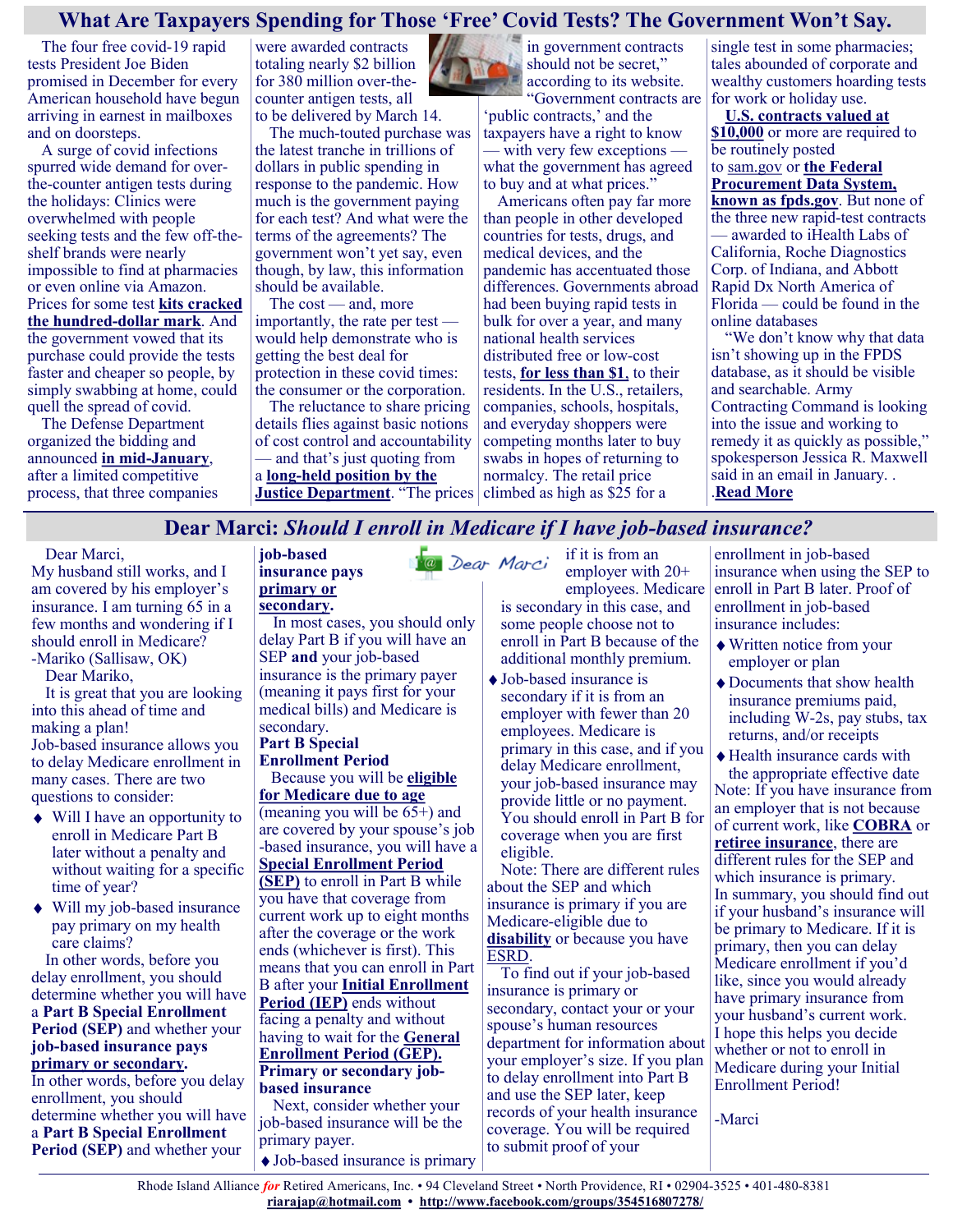## **Caregiver Support Service Programs: Are They Worth It?**

Some employers are beginning pandemic, there were to offer caregiving support services as an employee benefit. Know what to ask before opting in.

There are 50 million family caregivers in the U.S. That number is probably low considering that many people **[became caregivers for](https://health.usnews.com/health-care/for-better/articles/family-caregiving-during-coronavirus)  [the first time during the](https://health.usnews.com/health-care/for-better/articles/family-caregiving-during-coronavirus)  COVID-[19 pandemic](https://health.usnews.com/health-care/for-better/articles/family-caregiving-during-coronavirus)**. Of

course, with a corresponding increase in the number of caregivers arises a corresponding increase in the media covering the issue and the number of services arising to assist family caregivers.

More employers have jumped on board to assist employee caregivers during the pandemic. For example, Google just upped their caregiver leave to eight weeks, doubling the days from its previous allowance. Prebenchmark companies **[leading the](https://www.wearesharingthesun.com/wp-content/uploads/2019/03/AARP-ReAct-MASTER-web.pdf)  [way](https://www.wearesharingthesun.com/wp-content/uploads/2019/03/AARP-ReAct-MASTER-web.pdf)**, changing the attitude and company culture around caregivers first that further led to providing the right

benefits at the right time. A simple add-on to employee benefit programs have been bundling caregiver support services that offer everything from personal concierge services to financial guidance to referral services. New companies offering these services are popping up monthly. I would argue some have a deep-rooted mission in helping while others simply sense a business opportunity.

Certainly, if offered as a free service by an employer, it would be something to look into; however, if your employer offers caregiver support services as a

volunteer benefit for a cost, then perhaps you need to evaluate whether it is worth the time and

money exploring these options. **Time Off and Flexibility**

In Harvard's seminal report, **[The Caring Company](https://www.hbs.edu/ris/Publication%20Files/The_Caring_Company_08e19f30-66d9-4eb4-83d7-c7b56934ed48.pdf)**, the two biggest needs for family caregivers in the workplace were time off and flexible working hours. While that report came out a few years ago, those priorities have not changed. While the country grapples for national paid time-off legislation, some employers have stepped up to offer it  $$ some paying you during it, others just giving off the time.

The flexibility piece, one could argue, happened naturally because of COVID. Working from home, for those professions that can, certainly has helped caregivers to be more hands-on

in caring for a loved one. For many companies, permanent changes have resulted as they realize the work is still getting done and jettisoning real estate for offices has a huge financial impact.

Still, having more time does not mean knowing how to organize your time and access

the **[resources to be an effective](https://health.usnews.com/health-care/for-better/articles/curated-caregiver-resources)  [caregiver.](https://health.usnews.com/health-care/for-better/articles/curated-caregiver-resources) [Caregiver](https://health.usnews.com/health-care/for-better/articles/compassion-fatigue-the-hidden-cost-of-caregiving)** 

**[burnout](https://health.usnews.com/health-care/for-better/articles/compassion-fatigue-the-hidden-cost-of-caregiving)** if anything has probably increased as the proximity and time near a loved one has worn people out mentally and physically. So that's where these services come in.

But are caregiver support service programs rabbit holes that confuse you and waste your time, or can they be a valuable resource? Here are some things to consider….**[Read More](https://health.usnews.com/health-care/for-better/articles/caregiver-support-service-programs-are-they-worth-it)**

## **HIPAA and why you need a health care proxy**

In 1996, more than 25 years ago, Congress enacted the Health Insurance Portability and Accountability Act, which aims to safeguard people's private health care information. Keeping people's health care information private is important. But, HIPAA sometimes also keeps doctors and hospitals from sharing key information with you about the people you love. HIPAA provides all the more reason **[everyone should](https://justcareusa.org/for-your-peace-of-mind-and-for-your-family-plan-in-advance-for-your-care/)  [have a health care proxy](https://justcareusa.org/for-your-peace-of-mind-and-for-your-family-plan-in-advance-for-your-care/)**– someone you designate, whom

and ensure your wishes are honored, when you cannot speak for yourself.

you trust, who can speak for you abound of family members not Without a health care proxy (sometimes called a "medical power of attorney" or an "advance directive,") your family has only **[limited rights](https://justcareusa.org/making-medical-decisions-for-someone-you-love-your-rights/)  [to make health care decisions](https://justcareusa.org/making-medical-decisions-for-someone-you-love-your-rights/)  [on your behalf](https://justcareusa.org/making-medical-decisions-for-someone-you-love-your-rights/)**. And, at times, doctors and other care providers are not aware of these rights or misunderstand them, preventing your family from making needed decisions. Stories



able to get information from the doctor about a loved one's condition BECAUSE OF CONTRACT DECAUSE OF HIPAA.

HIPAA does not keep this information from being shared in many cases, but doctors and hospitals often misapply it.

For your own peace of mind, make sure you and the people you love have signed health care proxies. They are state-specific. You can download them free **[here](http://www.caringinfo.org/i4a/pages/index.cfm?pageid=3289)**. With a signed health care proxy, you know that someone you trust can speak on your behalf if you're

hospitalized and unable to speak for yourself. Without a health care proxy, that person may not be able to help you at all.

Ideally, you should give a copy of your health care proxy to the person you have designated as your proxy as well as to your doctor. If you don't share it with the person, make sure your health care proxy knows where to locate it in your home. It's of no use if your proxy does not have a record of it. For more reasons why health care proxies are so important, click **[here.](https://justcareusa.org/six-reasons-why-you-and-your-loved-ones-should-create-advance-directives/)**

## **New Study Shows How Logging on to the My Social Security Site Will Benefit You**

My Social Security (MySSA) is a key online resource offered by the Social Security Administration, yet the number of people with a MySSA account remains low. However, a new study shows that, for younger people especially, **[MySSA could be a](https://www.gobankingrates.com/retirement/social-security/how-to-print-your-benefit-verification-letter-from-social-security/?utm_campaign=1155918&utm_source=msn.com&utm_content=1&utm_medium=rss)  [potentially useful financial](https://www.gobankingrates.com/retirement/social-security/how-to-print-your-benefit-verification-letter-from-social-security/?utm_campaign=1155918&utm_source=msn.com&utm_content=1&utm_medium=rss)  [and retirement preparedness](https://www.gobankingrates.com/retirement/social-security/how-to-print-your-benefit-verification-letter-from-social-security/?utm_campaign=1155918&utm_source=msn.com&utm_content=1&utm_medium=rss)  [tool](https://www.gobankingrates.com/retirement/social-security/how-to-print-your-benefit-verification-letter-from-social-security/?utm_campaign=1155918&utm_source=msn.com&utm_content=1&utm_medium=rss)**, by prompting individuals early and clearly about important information and actions for financial and retirement planning.

the University of Michigan's Michigan Retirement and Disability Research Center, finds that the strongest predictor both for having an account and the number of activities conducted on the MySSA platform is being a Social Security beneficiary.

The study, which was done by MySSA account, according to In addition, internet literacy and educational levels also are important determinants of account ownership and usage, the study notes. There are four key reasons for not creating a

 $\bullet$  the study, including a lack of awareness of MySSA; no relevance/need; security and privacy concerns; and low

internet/computer literacy. However, when interviewees created or logged into an account, they found the MySSA platform to be clear, navigable and relevant.

According to the Social Security website, the account provides personalized tools for everyone, whether you receive benefits or not. For example, you can use your account to

request a replacement Social Security card.

If you do not receive benefits, the website enables you to get personalized estimates for future benefits, get estimates for your spouse's benefits, check the status of an application, or get your Social Security statement.

If you do receive benefits, the website enables you to set up or change direct deposit, get a Social Security 1099, opt-out of mailed notices, and change your address.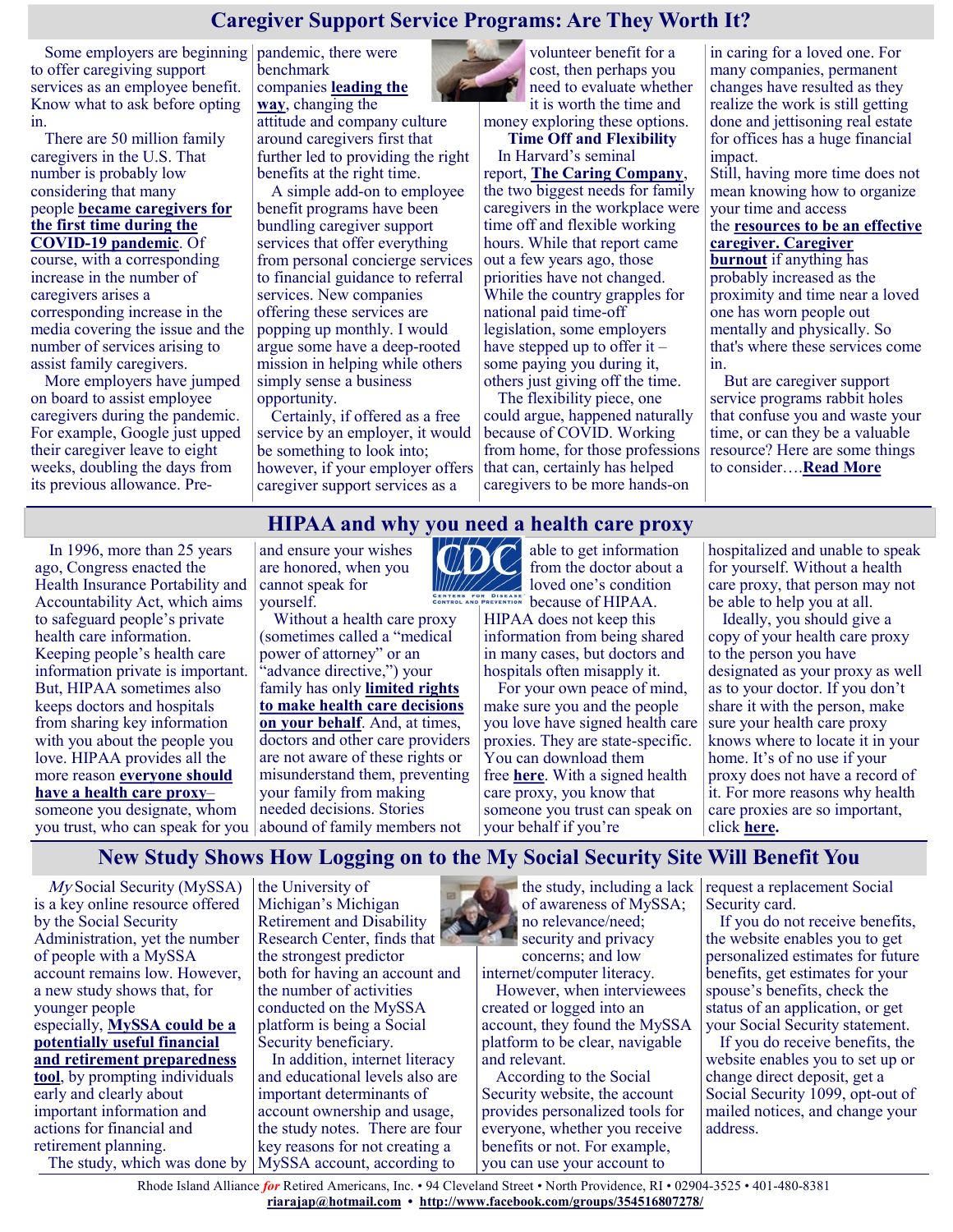## **Group Homes: Pros and Cons for Senior Care**

Smaller and cozier than standard long-term care facilities, group homes may provide comparable care for some older adults.

You won't walk lengthy corridors with identical rooms, or see a calendar chock-full of structured activities – but you may smell a home-cooked meal. For some older adults who need long-term care, group homes are providing a more family-style alternative to **[nursing](https://health.usnews.com/best-nursing-homes)** 

#### **[homes](https://health.usnews.com/best-nursing-homes)** or **[assisted living](https://health.usnews.com/best-assisted-living/articles/what-is-assisted-living)  [facilities](https://health.usnews.com/best-assisted-living/articles/what-is-assisted-living)**.

Also known as adult family homes or board and care homes, these relatively small residences are found in regular neighborhoods. Older adults who require help with their daily personal needs, and who may have [dementia](https://health.usnews.com/conditions/brain-disease/dementia) or cognitive impairment**,** live among peers with 24/7 assistance and supervision from caregivers. Some group homes offer skilled nursing care, similar to a nursing

home. Still, a home-like setting – not an institutional atmosphere – is a key attraction.

As with other long-term care options, group homes are licensed in their state and must meet certain standards. Staff members undergo mandatory yearly training, plus additional education and training by the facility.

Typically, group home care costs less than traditional longterm care options, particularly if you're paying for long-term care out of pocket. However, group homes aren't for everyone – but they're worth considering for older adults who can't live independently but still crave the feeling of being at home

#### **What Is a Group Home?**

Group home definitions, licensure, costs, services, availability and even names vary from state to state. In Washington, for instance, adult family homes provide skilled

nursing care, in addition to personal caregiving and assistance with activities of daily living, for older

adults.

"They're a good fit when people need more one-onassistance, particularly if they're a **[fall risk](https://health.usnews.com/wellness/slideshows/best-exercises-for-preventing-falls-in-older-adults)** or need additional help with toileting or eating," says Lisa Mayfield, the founder of Aging Wisdom, a care management practice in the Seattle area, and a past president of the Aging Life Care Association. "Also, there are smaller settings to navigate, which can be an advantage as mobility decreases. They tend to be on one level, which makes navigating easier and safe."

Each home has a relationship with a nurse delegator, who can supervise and oversee nursing skills or tasks that residents require. In addition, residents have an array of health care services available, when needed. "In our state, there are many

visiting medical providers that will visit the adult family home to provide the primary care onsite," Mayfield says. These homes can help coordinate care for residents with providers such as **[primary care physicians](https://health.usnews.com/health-care/top-doctors/articles/types-of-primary-care-doctors)**, physical and occupational therapists and extra nursing support. "You can even engage hospice support in adult family homes," she notes.

"More and more states are licensing group homes," says Sandy Markwood, the CEO of USAging, formerly known as the National Association of Area Agencies on Aging. "Typically, they're privately owned, so you really need to dig in to find out what services and supports they offer." As with any long-term care decision, she says, "There should be a lot of questions when you move someone into a group home situation."...**[Read More](https://health.usnews.com/senior-care/caregiving/articles/group-homes)**

## **Will You Owe Taxes on Last Year's Stimulus Payment?**

1040 usin

The third and largest stimulus payment arrived electronically in most Americans' bank accounts — or as checks or debit cards in the mail — last year as Uncle Sam's way of helping us get through the COVID-19 pandemic. It was worth \$1,400 per eligible person.

But now, a lot of people may be wondering whether they are going to owe extra taxes for receiving that payment. We don't say this often about the IRS, but the federal agency actually has some good news for taxpayers.

The IRS, which refers to stimulus payments as "economic impact payments," states in this year's **[instructions](https://www.irs.gov/pub/irs-pdf/i1040gi.pdf)** for filling out the Form 1040 tax return:

"Any economic impact payment you received is not taxable for federal income tax purposes …"

Nor would the payment affect your income when determining whether you are eligible for federal assistance or benefits.

Why isn't the money taxable?



advance payments of that credit, known as the recovery rebate credit.

So, the bottom line is that if you received your full third stimulus paym0ent last year, you are good to go. You won't need to claim the credit on your tax form, and you won't owe the feds an extra penny.

stimulus payment, you can claim the recovery rebate credit on your 2021 return to get the remainder of the stimulus money that has been earmarked for you.

There is a line on the 2021 **[Form 1040](https://www.irs.gov/pub/irs-prior/f1040--2021.pdf)** tax return specifically for the recovery rebate credit. So, the tax software or tax professional you use this season likely will ask you exactly how much money you received for the third stimulus payment, in order to determine whether Uncle Sam owes you money for that tax credit.

If you didn't receive your full

## **'SIM swap' scams swiped \$68 million in 2021— here's how to protect yourself**

The F.B.I. has issued a warning about the growing number of "SIM swap" scams that essentially steal someone's cellphone number to hack their personal data.

A "SIM swap" scam occurs when a criminal acquires a mobile phone's SIM card (aka **[the memory card that](https://www.lifewire.com/what-are-sim-cards-577532)  [identifies the phone's](https://www.lifewire.com/what-are-sim-cards-577532)** 

**[owner](https://www.lifewire.com/what-are-sim-cards-577532)** and connects the device to the mobile network) from an unknowing victim to steal personal information such as

"bank accounts, virtual currency accounts, and other sensitive information," according to the **[public service](https://www.ic3.gov/Media/Y2022/PSA220208)** 

**[announcement](https://www.ic3.gov/Media/Y2022/PSA220208)** from the FBI. In many instances, criminals will use phishing techniques to obtain personal information about the victim, and then use it to impersonate the victim to their mobile carrier — and subsequently, switch the victim's phone number to a different SIM card.



swapped, the victim's calls, texts, and other data added up to \$12 million. are diverted to the criminal's device," the FBI explains in its PSA. "This access allows criminals to send 'Forgot Password' or 'Account Recovery' requests to the victim's email and other online accounts associated with the victim's mobile telephone number." The FBI received 320 complaints related to SIMswapping incidents between

January 2018 and December 2020, and the adjusted losses

And the problem is getting worse. In 2021 alone, the FBI received 1,611 SIM-swapping complaints, with adjusted losses totaling more than \$68 million.

So what can you do to protect your phone and your personal information from SIM swap schemes? This is what the FBI recommends….**[Read More](https://www.msn.com/en-us/money/other/sim-swap-scams-swiped-dollar68-million-in-2021%e2%80%94-heres-how-to-protect-yourself/ar-AATTw6e?ocid=SK2DDHP&li=BBnb7Kz)**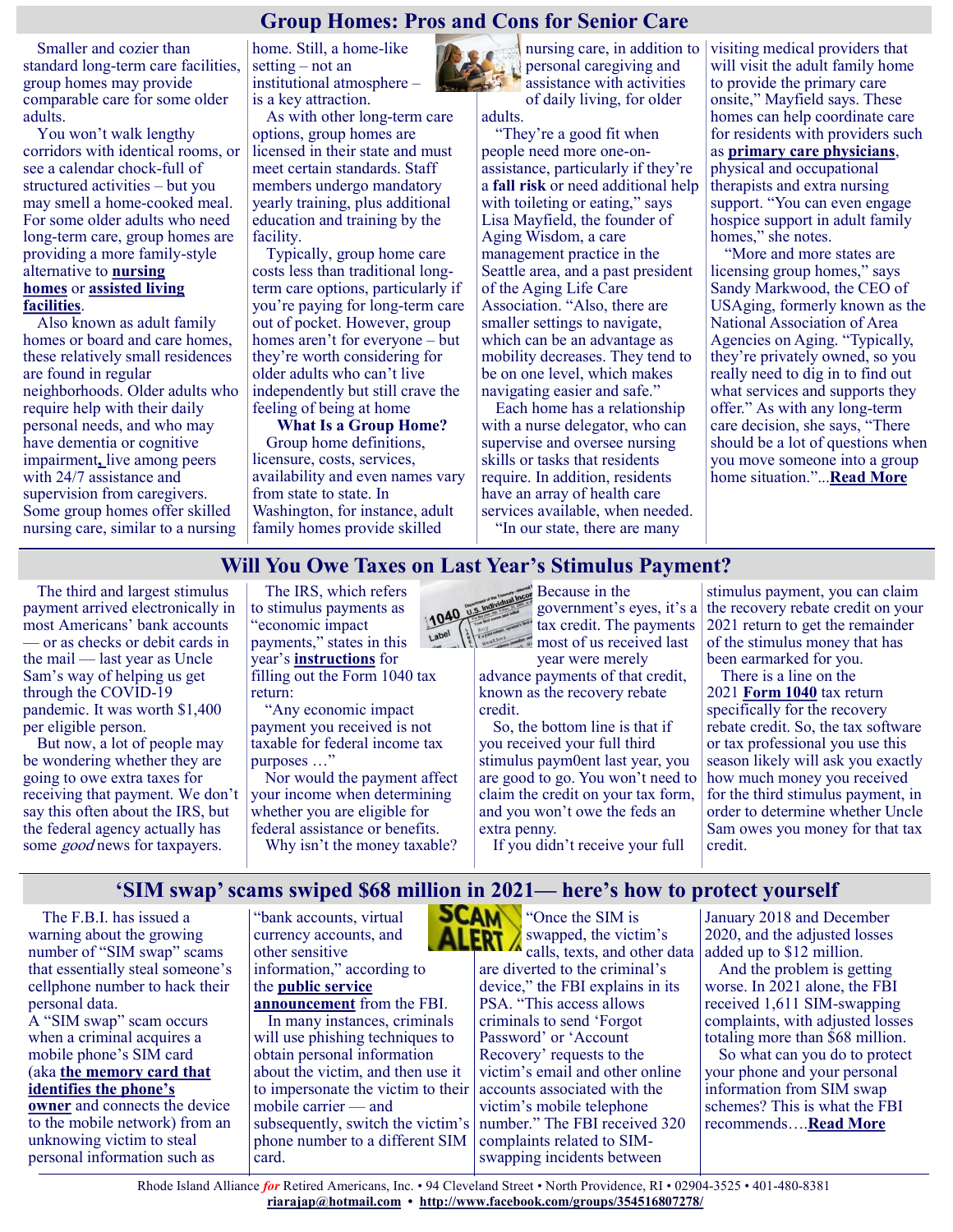# **RI ARA HealthLink Wellness News** HealthLink Wellness



# **CDC Issues Proposed Changes to Opioid Painkiller Guidelines**

(HealthDay News) -- Proposed told the *Times*. changes to voluntary federal guidelines for prescribing opioid painkillers emphasize that doctors should first try other treatments for acute and chronic pain.

The non-opioid treatment options suggested by the U.S. Centers for Disease Control and Prevention include prescription medications like **[gabapentin](https://medlineplus.gov/druginfo/meds/a694007.html)** and over-thecounter painkillers like ibuprofen (Advil, Motrin), as well as physical therapy, massage and acupuncture, *[The New York](https://www.nytimes.com/2022/02/10/health/cdc-opioid-pain-guidelines.html)  [Times](https://www.nytimes.com/2022/02/10/health/cdc-opioid-pain-guidelines.html)* reported.

"The evidence around the long -term benefits of opioids continues to remain very limited," Christopher Jones, a coauthor of the draft guidelines,

The proposed changes dovetail with a nationwide epidemic of **[opioid use](https://www.cdc.gov/opioids/basics/epidemic.html)** and **[overdose](https://www.cdc.gov/nchs/pressroom/nchs_press_releases/2021/20211117.htm)  [deaths](https://www.cdc.gov/nchs/pressroom/nchs_press_releases/2021/20211117.htm)**. Between 1999 and 2019,

nearly 500,000 Americans died of an overdose from any opioid, including illicit and prescription drugs.

The revisions represent the first comprehensive rewrite of the CDC's opioid prescribing guidelines since 2016. Like the current guidelines, these are recommended practices and not mandatory.

The 12 recommendations remove suggested limits on doses for chronic pain patients, encouraging doctors to use their best judgment.



The draft document attempts to balance the need for using opioids to

treat severe pain and reducing patients' risks from the drugs. It warns of addiction, depressed breathing, altered mental status and other dangers associated with opioids, the Times reported.

The CDC also pointed out that **[opioids](https://nida.nih.gov/drug-topics/opioids)** play an important role in easing immediate, acute pain from traumatic injuries.

When doctors feel the need to prescribe them, the proposed guidelines say they should begin with the lowest effective dose and prescribe immediate-release pills instead of long-acting ones.

The public has 60 days to comment on the proposed

recommendations through the Federal Registry.

The CDC aims to release a final version of the updated guidelines by year's end. The *Times* noted they do not apply to patients with pain from cancer or sickle cell disease, or those who are in end-of-life palliative care.

"We are welcoming comments from patients who are living with pain every day and from their caregivers and providers," said Jones, acting director of the National Center for Injury Prevention and Control, the arm of the CDC that released the proposed guidelines.

## **Regular Use of Acetaminophen Tied to Higher Heart Risks**

Acetaminophen may do wonders for a headache, but using it for long-term pain relief could prove risky for people with high blood pressure, a new clinical trial suggests.

Over two weeks of use, the painkiller caused blood pressure to spike in people who already had elevated numbers, the researchers found. That was true whether they were on blood pressure medication or not.

The findings — published Feb. 7 in the journal *[Circulation](https://www.ahajournals.org/doi/10.1161/CIRCULATIONAHA.121.056015)* strengthen evidence that acetaminophen (Tylenol) can raise blood pressure when it's taken regularly.

But the study findings may also leave people with heart disease, or risk factors for it, with more questions about how to deal with long -lasting pain.

That's because **[other common](https://medlineplus.gov/ency/article/000155.htm)  [painkillers](https://medlineplus.gov/ency/article/000155.htm)** — nonsteroidal antiinflammatory drugs (NSAIDs) like ibuprofen (Motrin, Advil) and naproxen (Aleve) — are already known to raise blood pressure. What's more, they are linked to an increased risk of heart disease and stroke when used long-term. Experts said it's not clear



have **[hypertension](https://www.heart.org/en/health-topics/high-blood-pressure?gclid=Cj0KCQiAr5iQBhCsARIsAPcwROPp2T3eT_QYoTmqFLaW2Hperb0ngdX5VMHj7sflNf8fYTBI712rT4saAnPjEALw_wcB)** [high blood pressure], an increase in blood pressure is always bad," said Dr. Donald Lloyd-Jones, president of the American Heart Association and chairman of preventive medicine at Northwestern University Feinberg School of Medicine, in Chicago.

"This trial certainly gives us important information," added

Lloyd-Jones, who was not involved in the research.

He said doctors should ask patients about use of acetaminophen and other medications whenever their **[blood pressur](https://www.mayoclinic.org/diseases-conditions/high-blood-pressure/in-depth/blood-pressure/art-20045245)**e is hard to control.

And if patients do need to take acetaminophen for chronic pain, Lloyd-Jones said, their blood pressure should be carefully watched, with the help of home monitoring.

"We want to detect any blood pressure changes early, so we can respond appropriately," he said….**[Read More](https://consumer.healthday.com/2-10-regular-use-of-acetaminophen-tied-to-higher-heart-risks-2656585533.html)**

**Clutter in the Attic: Why Memory Falters With Age**

Only maybe you get distracted by another, more enticing item from your past. Or you find the object you're seeking but it's intertwined with six similar items, and withdrawing the one will drag out the entire tangle.

That's how an **[old person's](https://www.apa.org/pi/aging/memory-and-aging.pdf)  [memory](https://www.apa.org/pi/aging/memory-and-aging.pdf)** works, a new theory claims.

Seniors struggle with memory not because they have trouble remembering things, but because their minds are too overloaded with a lifetime's worth of memories.

"There's this prevalent idea that older adults' memories are kind of impoverished, or they have weak memories that do not contain a lot of information," said Tarek Amer, a postdoctoral research fellow at Columbia and Harvard universities, and lead author of a new paper in Trends in Cognitive Sciences that explains this new theory.

"But based on a lot of evidence, we're actually arguing the opposite. Older adults store too much information, so in a



distractions," he added.

When anyone attempts to access a memory, their brain quickly sifts through everything stored in it to find the relevant information, Amer and his colleagues write.

Young people don't have as much prior knowledge tucked away in their brains, so it's easier for them to find the memory

they're seeking without being distracted by irrelevant recollections.

But older people have to dig through a huge amount of prior knowledge when looking for a specific memory.

It's more difficult for older folks to suppress irrelevant reminiscences, and they often pull out a gob of other memories that are stuck to the one they sought, according to behavioral and brain imaging studies cited by the researchers….**[Read More](https://consumer.healthday.com/2-14-clutter-in-the-attic-why-memory-falters-with-age-2656546122.html)**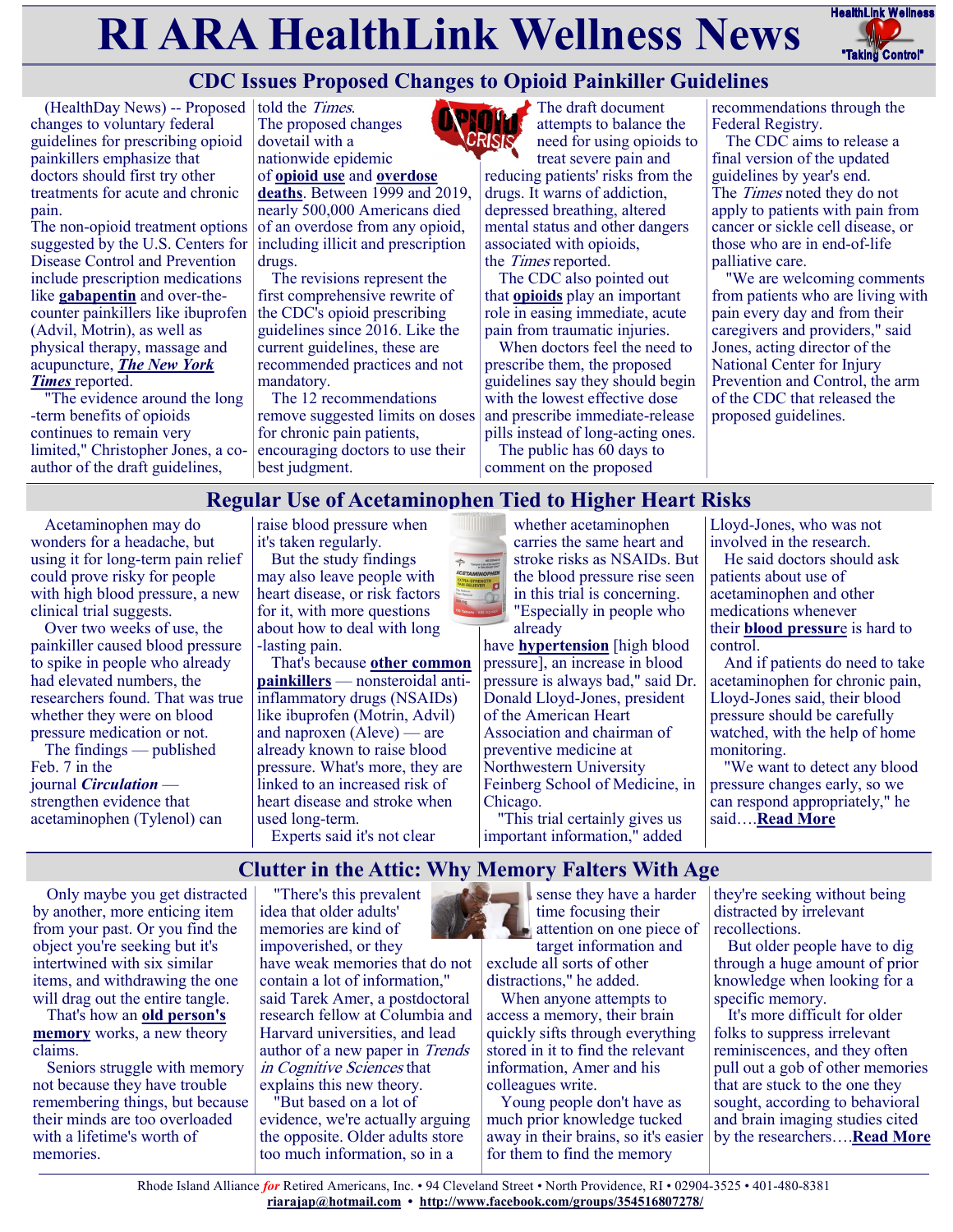#### **1 in 3 Adults With COVID Develops Other Health Issues Later: Study**

(HealthDay News) -- Nearly one-third of older COVID-19 survivors develop new health problems in the months after their infection, a new study finds.

Those conditions involve a number of major organs and systems, including the heart, kidneys, lungs and liver, as well as mental health problems.

With roughly 400 million people infected with the coronavirus worldwide, "the number of survivors with [new conditions] after the acute infection will continue to grow," wrote study author Dr. Ken Cohen and colleagues. Cohen is executive director of

translational research at Optum Labs, which is based in Minnesota. The researchers

analyzed 2020 health insurance data from more than 133,000 Americans 65 and older who were diagnosed with COVID before April 1, 2020.

They compared them with groups of people 65 and older from 2019 and 2020 who did not have COVID, and a group diagnosed with viral lower respiratory tract illness.

Among the COVID patients, 32% sought medical attention in the several months after their diagnosis for one or more new or persistent health conditions,

points higher than the  $\square$  2020 comparison group.

The researchers found the COVID patients had a higher risk for a number of conditions, including respiratory failure, fatigue, high blood pressure and mental health diagnoses.

And compared with the viral lower respiratory tract illness group, the COVID patients had a higher risk of respiratory failure, dementia and fatigue.

Looking at just the COVID patients, the highest risk for several new health problems was seen in those admitted to the hospital, men, Black patients, and those 75 and older,

which was 11 percentage according to the study. The findings were published Feb. 9 in the *[BMJ](https://www.bmj.com/content/376/bmj-2021-068414)*.

This was an observational study, so it can't prove a direct link between COVID-19 and new health problems, said Cohen's team.

Still, these findings further highlight the wide range of important conditions that may develop after infection with COVID, the authors said in a journal news release.

"Understanding the magnitude of risk" might enhance their diagnosis and the management of patients with new problems after COVID infection, they said.

## **A Non-Opioid Way to Pain Relief After Knee, Shoulder Surgeries**

Two new studies on pain relief suggest there is a safer alternative to addictive opioid painkillers after knee and shoulder surgery.

The findings dovetail with changes to voluntary **[federal](https://consumer.healthday.com/cdc-issues-proposed-changes-to-opioid-painkiller-guidelines-2656624435.html)  [guidelines](https://consumer.healthday.com/cdc-issues-proposed-changes-to-opioid-painkiller-guidelines-2656624435.html)** for prescribing opioid painkillers proposed by the U.S. Centers for Disease Control and Prevention last week. The proposal urges doctors to prescribe non-opioid therapies whenever possible.

"These studies demonstrated that an alternative non-opioid pain regimen was just as effective in managing postoperative pain following ACL and rotator cuff surgery compared with traditional opioid medication," said Dr. Kelechi Okoroha, lead author of

both studies. He's an orthopedic surgeon at the Mayo Clinic's orthopedics and sports medicine facility in Minneapolis.

In **[one study](https://journals.sagepub.com/doi/full/10.1177/03635465211045394)**, 62 patients had knee surgery to reconstruct their anterior cruciate ligament (ACL), and the **[second](https://www.arthroscopyjournal.org/article/S0749-8063(21)01046-X/fulltext)  [study](https://www.arthroscopyjournal.org/article/S0749-8063(21)01046-X/fulltext)** included 40 people who had surgery to repair the rotator cuff in their shoulders.

Everyone received a nerve block before surgery. In both studies, one group received an opioid for pain, while the other received non-opioid pain relievers such as acetaminophen, nonsteroidal anti-inflammatory drugs (NSAIDs), muscle relaxants, and/or drugs targeting nerve



pain. Both studies found the non-opioid regimen provided as much -- if not more -- pain control and satisfaction as opioids for the first 10 days after surgery.

The various medications target different types of pain, Okoroha said.

"Acetaminophen and NSAIDs are used to target the pain cascade and postoperative inflammation, respectively," he said. "Gabapentin is used to address nerve-related pain and methocarbamol [Robaxin] can control muscle cramps and spasms."

This strategy eliminates the use of opioids, which are highly [addictive](https://medlineplus.gov/genetics/condition/opioid-addiction/) and have led to a nationwide **[epidemic of](https://www.cdc.gov/drugoverdose/epidemic/index.html)** 

**[overdoses](https://www.cdc.gov/drugoverdose/epidemic/index.html)**. Orthopedic and spine conditions account for about 3 in 10 opioid prescriptions, Okoroha said.

The new approach may also help people undergoing other types of surgery to avoid opioids and their risks, he said.

"The regimen has been found to be effective in common sports surgeries but could be expanded to a wider range of procedures," Okoroha said.

In both studies, the most common side effects were drowsiness, dizziness and gastrointestinal symptoms. In the shoulder study, participants who received the non-opioid regimen reported fewer side effects than those who took opioids….**[Read More](https://consumer.healthday.com/2-14-a-non-opioid-way-to-pain-relief-after-knee-shoulder-surgeries-2656596884.html)**

## **Is Sleep Apnea CPAP Useless for Folks Over 80?**

It's called CPAP for short, and  $\vert$  of Medicine, in the treatment helps millions with **[sleep apnea](https://medlineplus.gov/sleepapnea.html)** breathe better at night. But new research suggests it might not make any difference for patients over 80.

"By all the measures we tried, whether it was sleepiness, quality of sleep, blood pressure, depression or anxiety, we found no significant difference between the people [over 80] who used it and the people who didn't," said researcher Dr. David Gozal. He is chair of the department of child health at the University of Missouri's School

Columbia, Mo. Often, untreated sleep apnea can lead to high blood pressure, heart trouble, depression or anxiety. Studies

have shown that continuous positive airway pressure (**[CPAP](https://www.uofmhealth.org/health-library/hw48752)**) can significantly reduce sleepiness and depression, and prevent high blood pressure, the researchers noted.

It's not clear why CPAP didn't help these older patients, Gozal said. It's possible that people over 80 have disturbed sleep due to other reasons or conditions

that aren't caused by sleep apnea. For

example, CPAP doesn't treat high blood pressure not caused by apnea, he explained. Also, these older patients may have developed other ways of coping with conditions like **[depression](https://www.nimh.nih.gov/health/topics/depression)** and **[anxiety](https://www.nimh.nih.gov/health/topics/anxiety-disorders)** that make treating sleep apnea unnecessary, he added. For the study, Gozal's team

followed nearly 370 patients with sleep apnea who were over 70 years of age and were assigned to CPAP therapy or no

therapy for three months.

The investigators found that among patients over 80, CPAP did not have much effect on sleep apnea. Although patients using CPAP had significantly improved snoring and witnessed apnea, there were no improvements in apnea-related symptoms, such as depression, anxiety or **[blood](https://www.heart.org/en/health-topics/high-blood-pressure)  [pressure](https://www.heart.org/en/health-topics/high-blood-pressure)** levels.

The findings were published recently in the journal *[Sleep](https://www.sciencedirect.com/science/article/abs/pii/S138994572100558X?via%3Dihub)  [Medicine](https://www.sciencedirect.com/science/article/abs/pii/S138994572100558X?via%3Dihub)*. ...**[Read More](https://consumer.healthday.com/2-15-is-sleep-apnea-cpap-useless-for-folks-over-80-2656608575.html)**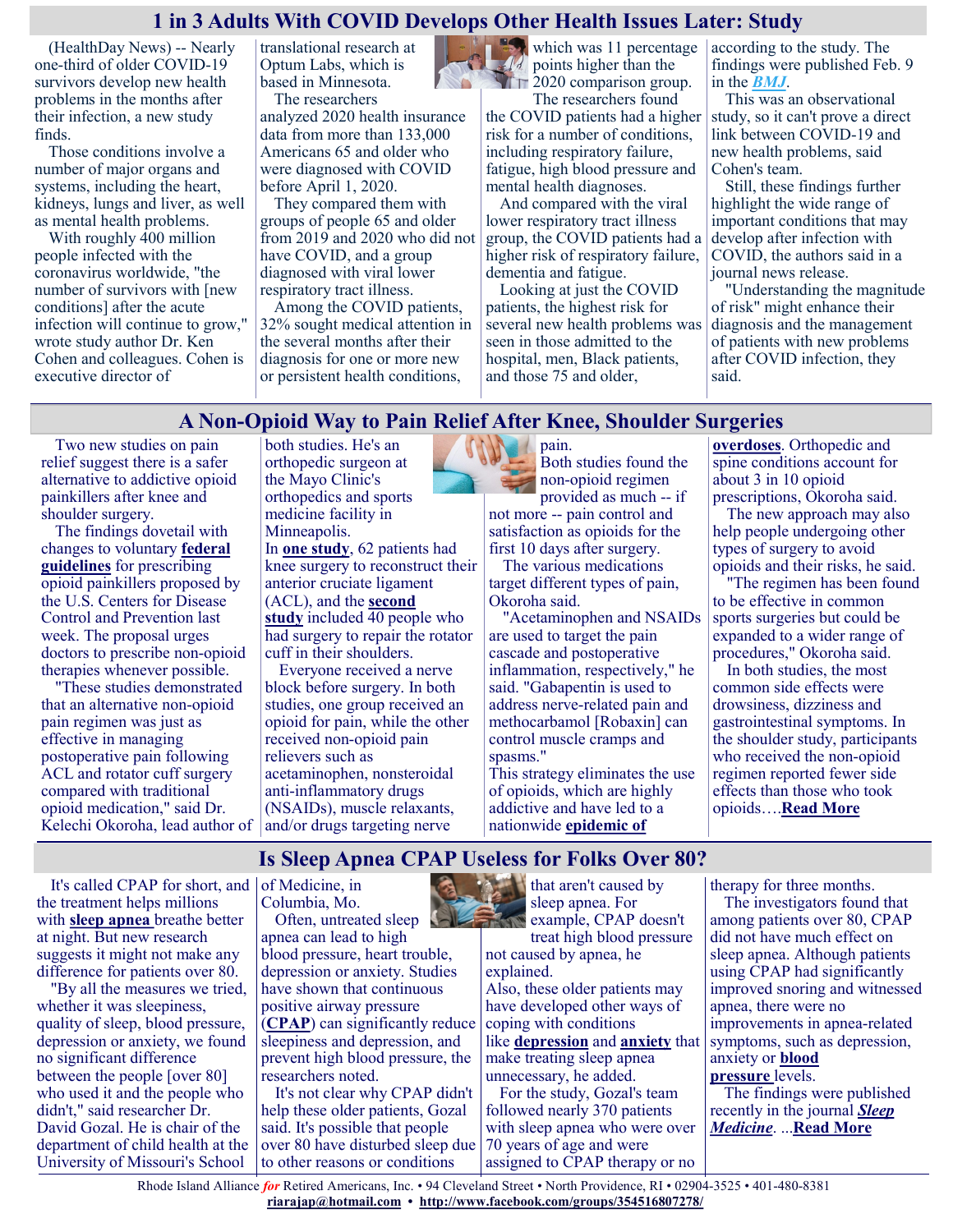## **FDA Approves New Antibody Drug to Fight Omicron Variant**

(HealthDay News) -- The U.S. ineffective some of the Food and Drug Administration on Friday gave the nod for a new monoclonal antibody treatment that works against the **[Omicron](https://www.cdc.gov/coronavirus/2019-ncov/variants/omicron-variant.html)  [variant.](https://www.cdc.gov/coronavirus/2019-ncov/variants/omicron-variant.html)**

The emergency use authorization for bebtelovimab is for the treatment of mild to moderate COVID-19 in adults and pediatric patients at least 12 years of age who are at high risk for severe disease. Eli Lilly and Co. produces the treatment. On Thursday, Lilly **[announced](https://consumer.healthday.com/antibody-treatment-for-covid-2656632118.html)** that the United States would purchase 600,000 doses of the drug in a \$720 million deal.

The emergency use authorization comes as good news for people at high risk for severe COVID. The mutations of Omicron had rendered

previously available monoclonal antibody treatments, leaving doctors with fewer treatment options.

"Today's action makes available another monoclonal antibody that shows activity against Omicron, at a time when we are seeking to further increase supply," Dr. Patrizia Cavazzoni, director of the FDA's Center for Drug Evaluation and Research, said in a **[statement](https://www.fda.gov/news-events/press-announcements/coronavirus-covid-19-update-fda-authorizes-new-monoclonal-antibody-treatment-covid-19-retains)**. "This authorization is an important step in meeting the need for more tools to treat patients as new variants of the virus continue to emerge."

Bebtelovimab works by binding to the spike protein of the virus that causes COVID-19,

similar to other monoclonal antibodies that have been **MICRON** authorized for the

treatment of high-risk patients, the FDA said.

The agency based its decision on a series of clinical trials involving more than 700 COVID patients. The rates of hospitalization and death seen in those who received bebtelovimab alone or with other monoclonal antibodies were generally lower than those of a group that received a placebo, the FDA said.

"Lilly has worked hard to fight this pandemic. Early in 2021, prior to the identification of the Omicron variant, Lilly scientists were already working to develop bebtelovimab as a broadly

neutralizing antibody that could be used to fight a highly mutated variant, should one emerge," Dr. Daniel Skovronsky, Lilly's chief scientific and medical officer and president of Lilly Research Laboratories, said in a **[company](https://investor.lilly.com/news-releases/news-release-details/lillys-bebtelovimab-receives-emergency-use-authorization)  [statement](https://investor.lilly.com/news-releases/news-release-details/lillys-bebtelovimab-receives-emergency-use-authorization)**.

"With the emergence of variants such as Omicron, treatment options remain limited. Lilly is pleased to provide another treatment option to help address the ongoing needs of patients and health care providers who continue to battle this pandemic," Skovronsky said.

Possible side effects of bebtelovimab include itching, rash, infusion-related reactions, nausea and vomiting.

## **Winter Weather Can Bring Dry, Cracked Heels. Expert Offers Help**

(HealthDay News) -- Dry, cracked heels are common in the winter, but there are several ways to prevent and treat the problem, a skin specialist says.

"Cold, dry weather, walking barefoot, and long, hot showers are just some of the reasons why you may have dry, cracked heels this winter," dermatologist Dr. Patrick Blake said in an American Academy of Dermatology news release.

"Understanding what causes [dry, cracked heels](https://newsnetwork.mayoclinic.org/discussion/mayo-clinic-q-and-a-take-steps-at-home-to-manage-dry-cracked-heels/) and taking steps to prevent them can relieve the itch and pain that

they can cause and leave you with [softer,](https://www.health.harvard.edu/womens-health/what-to-do-about-dry-skin-in-winter)  [healthier skin](https://www.health.harvard.edu/womens-health/what-to-do-about-dry-skin-in-winter) this winter," he added.

Blake offered a number of tips:

- Limit baths and showers to five to 10 minutes. Bathing or showering for too long can dry  $\bullet$  Before bed, apply plain out your skin and make dry, cracked heels worse. Gently blot your skin dry with a towel.
- Use a gentle, fragrance-free cleanser to help your feet retain their natural oils.

• Moisturize within five minutes of bathing with a moisturizing cream that contains 10% to

25% urea, alpha hydroxy acid or salicylic acid. Apply it immediately after bathing and whenever your heels feel dry.

- petroleum jelly to your heels. It's a good idea to wear socks to protect your bedding.
- Apply a liquid bandage over heel cracks during the day to create a protective barrier that can help reduce pain, speed

healing, and block germs from getting into your skin.

Wear proper footwear. If you have dry, cracked heels, avoid open-heeled shoes such as flip -flops or slingbacks, worndown shoes, or shoes that don't fit properly.

"Sometimes, [cracked heels](https://www.washingtonpost.com/wellness/2022/01/19/treat-dry-cracked-feet-heels/) are caused by a medical condition, such as diabetes," Blake said. "If your dry, cracked heels are severe or do not improve after following these tips, talk to a board-certified dermatologist."

## **Feel Dizzy When You Stand Up? Two Simple Steps Might Ease That**

Almost everyone has had a dizzy spell after standing up too quickly, but some people suffer them regularly. Now, a new study suggests two do-ityourself ways to help.

The study focused on what's called initial **[orthostatic](https://medlineplus.gov/genetics/condition/orthostatic-hypotension/)  [hypotension](https://medlineplus.gov/genetics/condition/orthostatic-hypotension/)** (IOH), where a person's blood pressure drops sharply within 30 seconds of standing up from sitting or lying down.

The problem is short-lived, and the body rights itself within about a minute. But the symptoms — including dizziness, blurred vision and nausea — can be troubling and sometimes lead to falls.

In the new study, researchers tested two simple maneuvers for thwarting those symptoms: activating the lowerbody muscles right before or right after standing.

It turned out that both approaches helped, at least for the 22 young women in the study. Doing either one limited the women's **[blood pressure](https://www.heart.org/en/health-topics/high-blood-pressure/the-facts-about-high-blood-pressure/low-blood-pressure-when-blood-pressure-is-too-low)  [drops](https://www.heart.org/en/health-topics/high-blood-pressure/the-facts-about-high-blood-pressure/low-blood-pressure-when-blood-pressure-is-too-low)** when they stood up from sitting.

But more importantly, their symptoms were eased, said senior researcher Dr. Satish Raj, a professor of cardiac sciences at the University of Calgary's Cumming School of Medicine.



"We showed that people feel better, which is what they care about," Raj said.

The general term orthostatic hypotension (OH) refers to a decline in blood pressure after a person stands up. But there are different forms of OH, including IOH, Raj explained.

In IOH, the blood pressure drop is particularly dramatic at least 40 mm Hg in **[systolic](https://www.heart.org/en/health-topics/high-blood-pressure/understanding-blood-pressure-readings)  [pressure](https://www.heart.org/en/health-topics/high-blood-pressure/understanding-blood-pressure-readings)** — and it strikes within 15 to 30 seconds of standing up. It also resolves quickly thereafter. "Classical" OH has a somewhat

slower onset, within about 3 minutes, and the blood pressure reduction is more sustained. It's common among elderly people, especially when they have health conditions like **[diabetes](https://www.cdc.gov/diabetes/basics/diabetes.html)** or **[heart disease](https://www.cdc.gov/heartdisease/index.htm#:~:text=Heart%20disease%20is%20the%20leading,can%20lead%20to%20heart%20attack.)**. With IOH, Raj said, "we see it a lot in younger people, and fundamentally healthy people." Whenever a person stands

from sitting, there is some shift of blood flow toward the belly and legs. It's thought that IOH involves a rapid and excessive dilation of blood vessels in the lower body, which results in a temporary reduction of blood flow to the brain. Soon thereafter, symptoms like lightheadedness and seeing spots surface….**[Read More](https://consumer.healthday.com/orthostatic-hypotension-2656586378.html)**